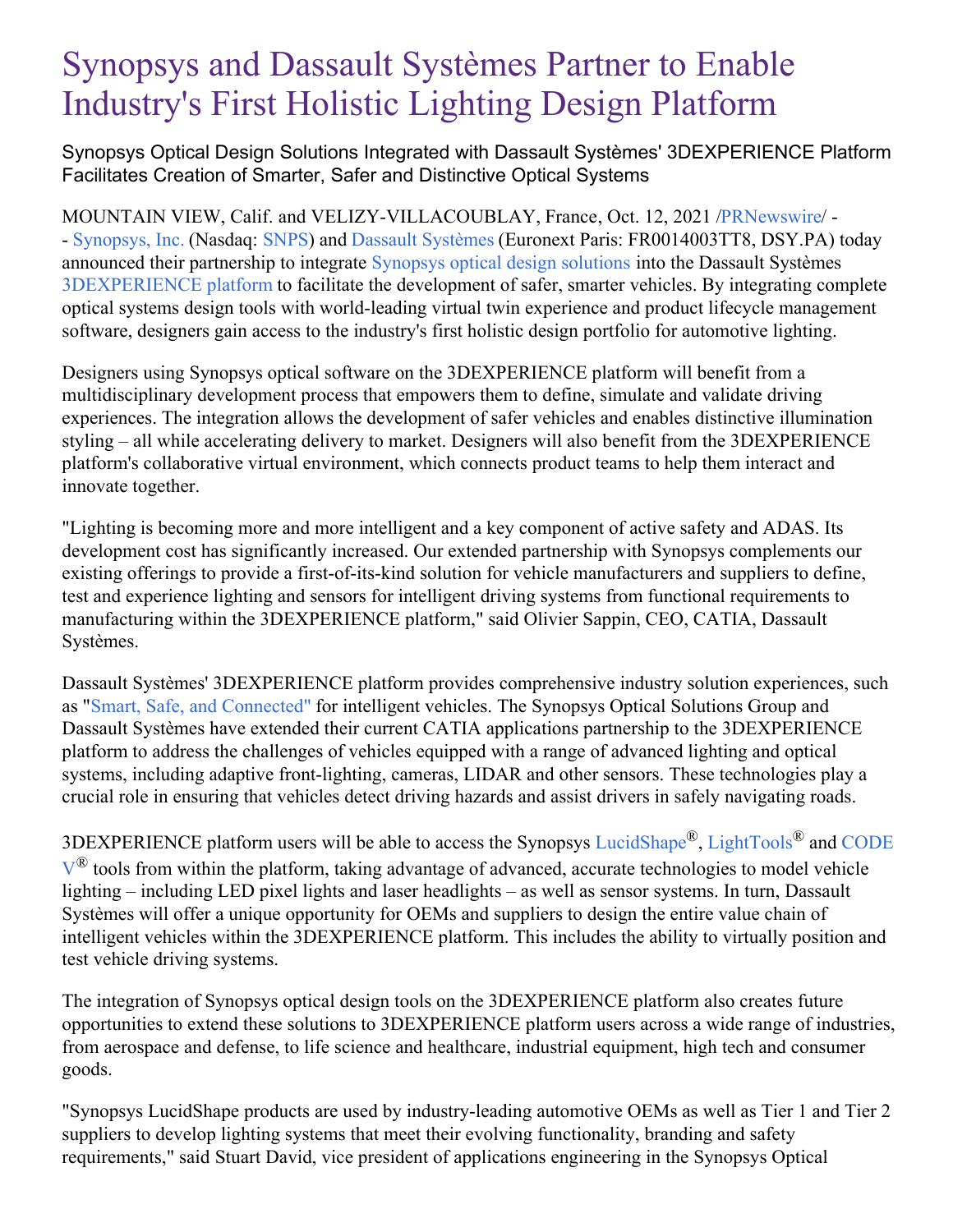Solutions Group. "Since 2017, LucidShape has been integrated within Dassault Systèmes' CATIA environment and the market is quickly adopting this solution because of its powerful automotive and aeronautic lighting simulations and analyses. By extending our partnership to the 3DEXPERIENCE platform to include our LucidShape, LightTools and CODE V products, we are offering Dassault Systèmes customers a complete set of optical design, simulation and analysis tools for any type of optical application imaginable."

### **About the Synopsys Optical Solutions Group**

The Synopsys Optical Solutions Group provides design tools that model all aspects of light propagation. With intelligent, easy-to-use solutions and an expert support team anchored by optical engineers, Synopsys helps organizations deliver superior optics to market faster. Learn more at [https://www.synopsys.com/optical-solutions.html](https://c212.net/c/link/?t=0&l=en&o=3319431-1&h=3987164378&u=https%3A%2F%2Fwww.synopsys.com%2Foptical-solutions.html&a=https%3A%2F%2Fwww.synopsys.com%2Foptical-solutions.html).

## **About Synopsys**

Synopsys, Inc. (Nasdaq: SNPS) is the Silicon to Software™ partner for innovative companies developing the electronic products and software applications we rely on every day. As an S&P 500 company, Synopsys has a long history of being a global leader in electronic design automation (EDA) and semiconductor IP and offers the industry's broadest portfolio of application security testing tools and services. Whether you're a system-on-chip (SoC) designer creating advanced semiconductors, or a software developer writing more secure, high-quality code, Synopsys has the solutions needed to deliver innovative products. Learn more at [www.synopsys.com.](https://c212.net/c/link/?t=0&l=en&o=3319431-1&h=3573918708&u=http%3A%2F%2Fwww.synopsys.com%2F&a=www.synopsys.com)

#### **About Dassault Systèmes**

Dassault Systèmes, the 3DEXPERIENCE Company, is a catalyst for human progress. We provide business and people with collaborative 3D virtual environments to imagine sustainable innovations. By creating virtual twin experiences of the real world with our 3DEXPERIENCE platform and applications, our customers push the boundaries of innovation, learning and production. Dassault Systèmes brings value to more than 290,000 customers of all sizes, in all industries, in more than 140 countries. For more information, visit [www.3ds.com](https://c212.net/c/link/?t=0&l=en&o=3319431-1&h=1549881784&u=http%3A%2F%2Fwww.3ds.com%2F&a=www.3ds.com)

3DEXPERIENCE, the Compass icon, the 3DS logo, CATIA, BIOVIA, GEOVIA, SOLIDWORKS, 3DVIA, ENOVIA, NETVIBES, MEDIDATA, CENTRIC PLM, 3DEXCITE, SIMULIA, DELMIA, and IFWE are commercial trademarks or registered trademarks of Dassault Systèmes, a French "société européenne" (Versailles Commercial Register # B 322 306 440), or its subsidiaries in the United States and/or other countries.

#### **Synopsys Editorial Contact:**

Simone Souza Synopsys, Inc. 650-584-6454 [simone@synopsys.com](mailto:simone@synopsys.com)

#### **Dassault Systèmes Press Contacts**

Corporate / France Arnaud MALHERBE [arnaud.malherbe@3ds.com](mailto:arnaud.malherbe@3ds.com) +33 (0)1 61 62 87 73